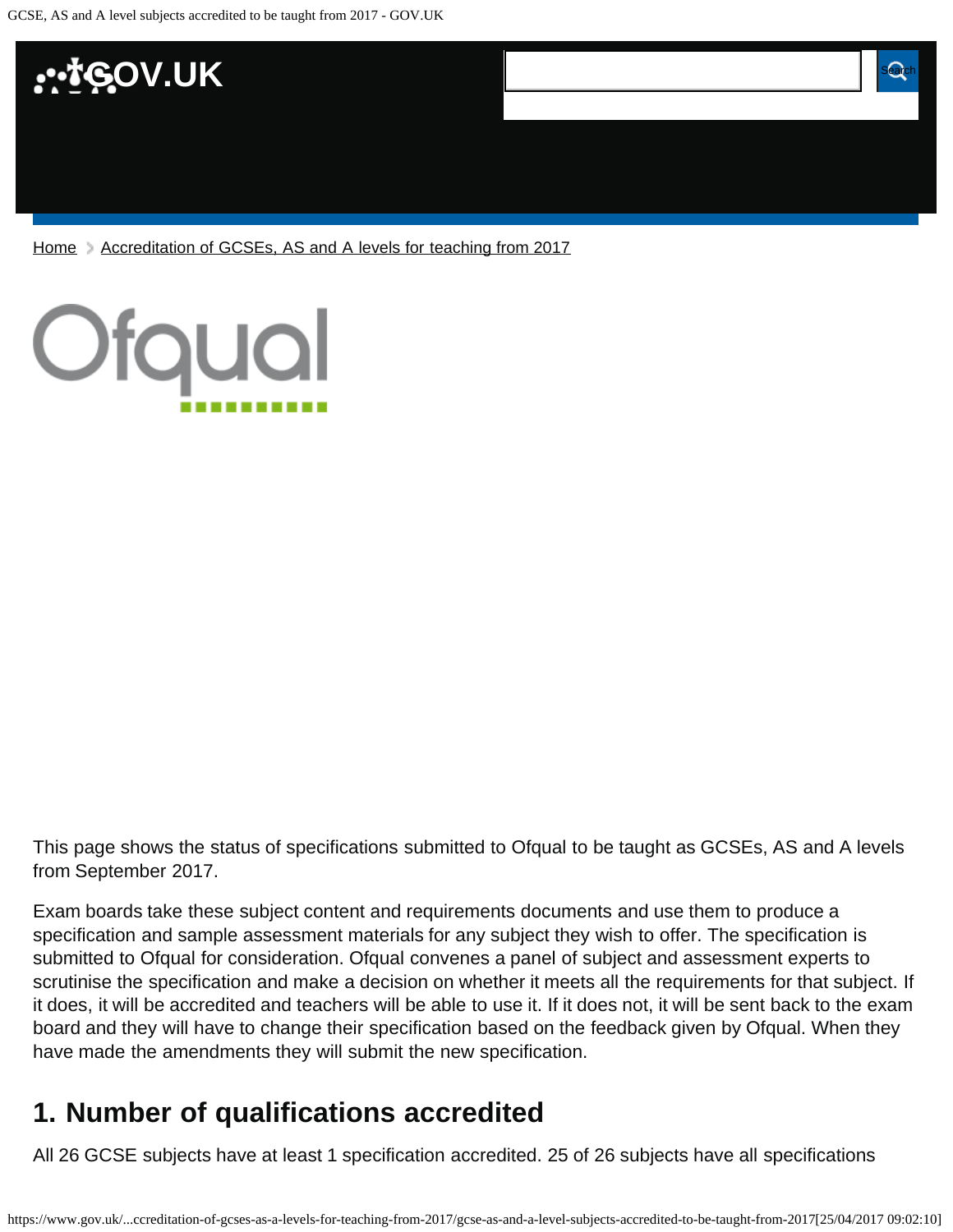accredited.

19 of 20 AS and A level subjects have at least 1 specification accredited. 16 of 20 subjects have all specifications accredited.

## <span id="page-1-0"></span>**2. Number of specifications accredited**

#### **2.1 For teaching from 2017**

42 of 44 GCSE specifications have been accredited.

61 of 73 AS and A level specifications have been accredited.

#### **2.2 For teaching from 2016**

In 2016 we [accredited 147 GCSE, AS and A level specifications.](https://www.gov.uk/government/publications/accreditation-of-gcses-as-a-levels-for-teaching-from-2016)

#### **2.3 For teaching from 2015**

In 2015 we [accredited 122 GCSE, AS and A level specifications.](https://www.gov.uk/government/publications/new-gcses-as-and-a-levels-accredited-to-be-taught-from-2015)

## <span id="page-1-1"></span>**3. The accreditation process**

We have produced a [diagram of the accreditation process.](https://www.gov.uk/government/publications/your-qualification-our-regulation-gcse-as-and-a-level-reforms#attachment_1634078)

# <span id="page-1-2"></span>**4. Key information**

| <b>Entry</b>             | <b>Meaning</b>                                                                                                                                |  |  |
|--------------------------|-----------------------------------------------------------------------------------------------------------------------------------------------|--|--|
|                          | Specification accredited                                                                                                                      |  |  |
|                          | Exam board is not submitting a specification for this subject                                                                                 |  |  |
| 'submission due'         | The date the exam board is aiming to submit for accreditation                                                                                 |  |  |
| 'awaiting<br>submission' | We are awaiting a submission from the exam board but they have not indicated when we will receive it or the date they<br>indicated has passed |  |  |
| 'submission<br>received' | We have received a specification from the exam board and it is awaiting an accreditation decision                                             |  |  |

The submission dates are when we receive digital copies of assessment materials. Sometimes we can't begin a review until we receive related, printed materials. This is usually within 1 or 2 working days of a digital submission.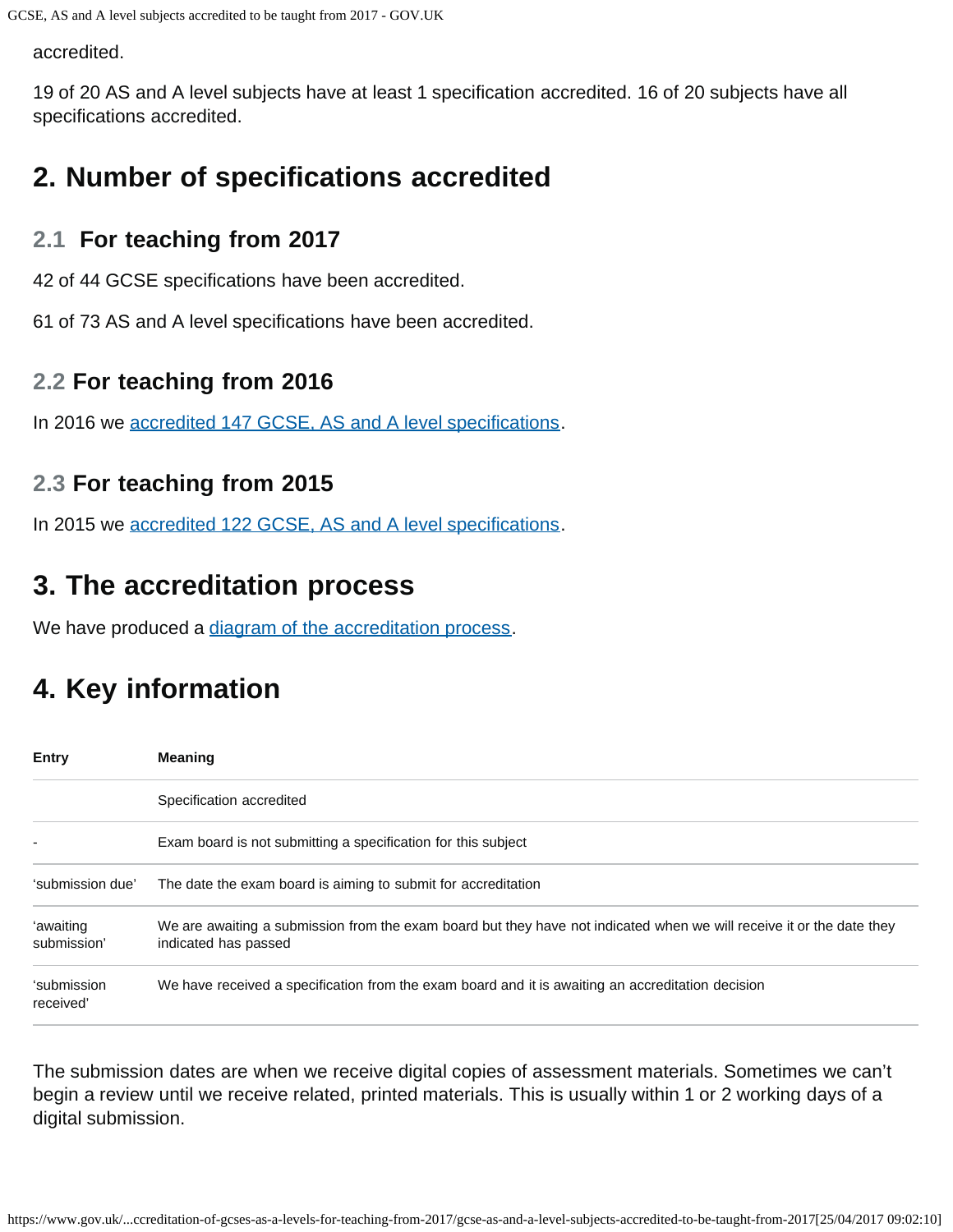## <span id="page-2-0"></span>**5. GCSEs**

| <b>Subject</b>              | <b>AQA</b>                            | <b>OCR</b>               | <b>Pearson (Edexcel)</b> | <b>WJEC Eduqas</b>       |
|-----------------------------|---------------------------------------|--------------------------|--------------------------|--------------------------|
| GCSE ancient history        | $\overline{\phantom{a}}$              |                          | $\overline{\phantom{a}}$ | $\overline{\phantom{a}}$ |
| <b>GCSE Arabic</b>          | ۰                                     | ۰                        |                          | $\overline{\phantom{a}}$ |
| GCSE astronomy              | $\overline{\phantom{a}}$              | $\overline{\phantom{a}}$ |                          | $\overline{\phantom{a}}$ |
| <b>GCSE Bengali</b>         |                                       | $\overline{\phantom{a}}$ | $\overline{\phantom{a}}$ | $\overline{a}$           |
| <b>GCSE</b> business        |                                       |                          |                          |                          |
| <b>GCSE Chinese</b>         |                                       | $\overline{\phantom{a}}$ |                          | $\overline{\phantom{a}}$ |
| GCSE classical civilisation | $\overline{\phantom{a}}$              |                          | $\overline{\phantom{a}}$ | $\overline{\phantom{a}}$ |
| GCSE design & technology    |                                       |                          |                          |                          |
| <b>GCSE</b> economics       |                                       |                          | $\overline{\phantom{a}}$ | $\overline{\phantom{a}}$ |
| <b>GCSE</b> electronics     | ٠                                     | $\overline{\phantom{a}}$ | $\overline{\phantom{a}}$ |                          |
| GCSE engineering            |                                       | $\overline{\phantom{a}}$ | $\overline{\phantom{a}}$ | $\overline{\phantom{a}}$ |
| GCSE film studies           |                                       |                          |                          |                          |
| GCSE geology                | $\overline{\phantom{a}}$              | $\overline{\phantom{a}}$ | $\overline{\phantom{a}}$ |                          |
| <b>GCSE Italian</b>         |                                       | $\overline{\phantom{a}}$ |                          | $\overline{\phantom{a}}$ |
| <b>GCSE Japanese</b>        | $\overline{\phantom{a}}$              | $\overline{\phantom{a}}$ |                          | $\overline{\phantom{a}}$ |
| <b>GCSE</b> media studies   | 3rd submission received 27 March 2017 | Awaiting 4th submission  | $\sim$                   |                          |
| GCSE modern Greek           |                                       | $\overline{\phantom{0}}$ |                          | $\overline{a}$           |
| <b>GCSE</b> modern Hebrew   |                                       |                          |                          |                          |
| GCSE PE (short course)      |                                       |                          |                          |                          |
| <b>GCSE Polish</b>          |                                       |                          |                          |                          |
| GCSE psychology             |                                       |                          |                          | $\overline{\phantom{a}}$ |
| GCSE Panjabi                |                                       |                          |                          |                          |
| <b>GCSE Russian</b>         |                                       |                          |                          |                          |
| GCSE sociology              |                                       |                          |                          |                          |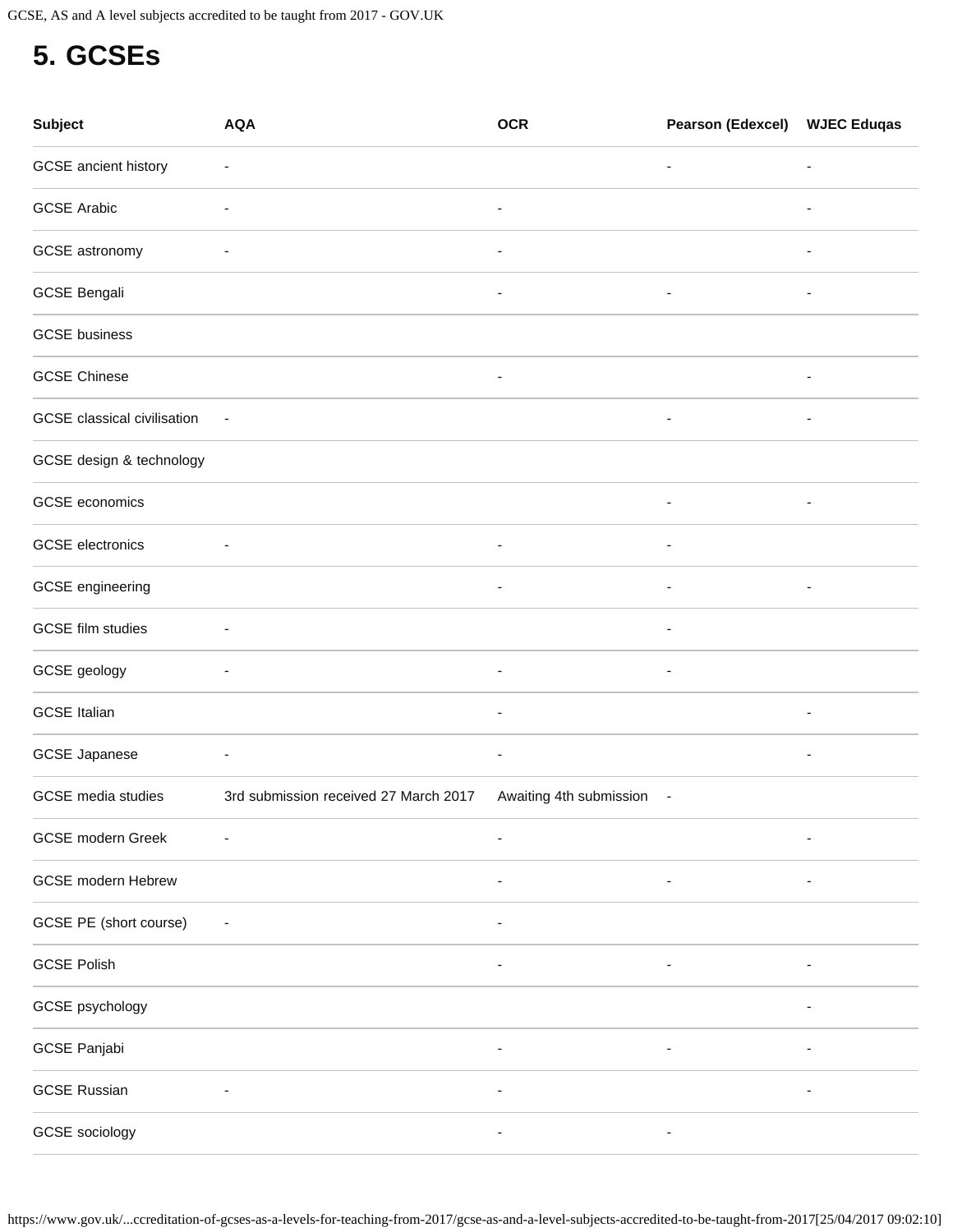GCSE statistics - -

GCSE Urdu - -

## <span id="page-3-0"></span>**6. AS and A levels**

| <b>Subject</b>                      | <b>AQA</b>                                                      | <b>OCR</b>                                 | <b>Pearson (Edexcel)</b>              | <b>WJEC</b><br><b>Eduqas</b> |
|-------------------------------------|-----------------------------------------------------------------|--------------------------------------------|---------------------------------------|------------------------------|
| Accounting: A level                 |                                                                 |                                            |                                       |                              |
| Accounting: AS level                |                                                                 | $\overline{a}$<br>$\overline{\phantom{a}}$ |                                       |                              |
| Ancient history: A level -          |                                                                 | $\overline{\phantom{a}}$                   |                                       |                              |
| Ancient history: AS<br>level        | $\overline{\phantom{a}}$                                        |                                            |                                       |                              |
| Chinese: A level                    |                                                                 | $\overline{\phantom{a}}$                   |                                       |                              |
| Chinese: AS level                   |                                                                 |                                            |                                       |                              |
| Classical civilisation: A<br>level  | $\sim$                                                          | $\blacksquare$                             |                                       |                              |
| Classical civilisation:<br>AS level |                                                                 |                                            |                                       |                              |
| level                               | Design & technology: A Fashion & Textiles: , Product<br>Design: |                                            |                                       |                              |
| Design & technology:<br>AS level    | Fashion & Textiles: , Product<br>Design:                        |                                            |                                       |                              |
| Electronics: A level                |                                                                 | $\overline{\phantom{a}}$                   |                                       |                              |
| Electronics: AS level               | $\overline{\phantom{a}}$                                        | $\overline{\phantom{a}}$<br>$\blacksquare$ |                                       |                              |
| Environmental science:<br>A level   |                                                                 |                                            |                                       |                              |
| Environmental science:<br>AS level  |                                                                 |                                            |                                       |                              |
| Film studies: A level               |                                                                 |                                            |                                       |                              |
| Film studies: AS level              |                                                                 |                                            |                                       |                              |
| Further maths: A level              | 3rd submission received 24<br>April 2017                        | Spec A:                                    | 4th submission due 26 April -<br>2017 |                              |
|                                     |                                                                 | Spec MEI B:                                |                                       |                              |
|                                     | Further maths: AS level 3rd submission received 21              | Spec A:                                    |                                       |                              |

https://www.gov.uk/...ccreditation-of-gcses-as-a-levels-for-teaching-from-2017/gcse-as-and-a-level-subjects-accredited-to-be-taught-from-2017[25/04/2017 09:02:10]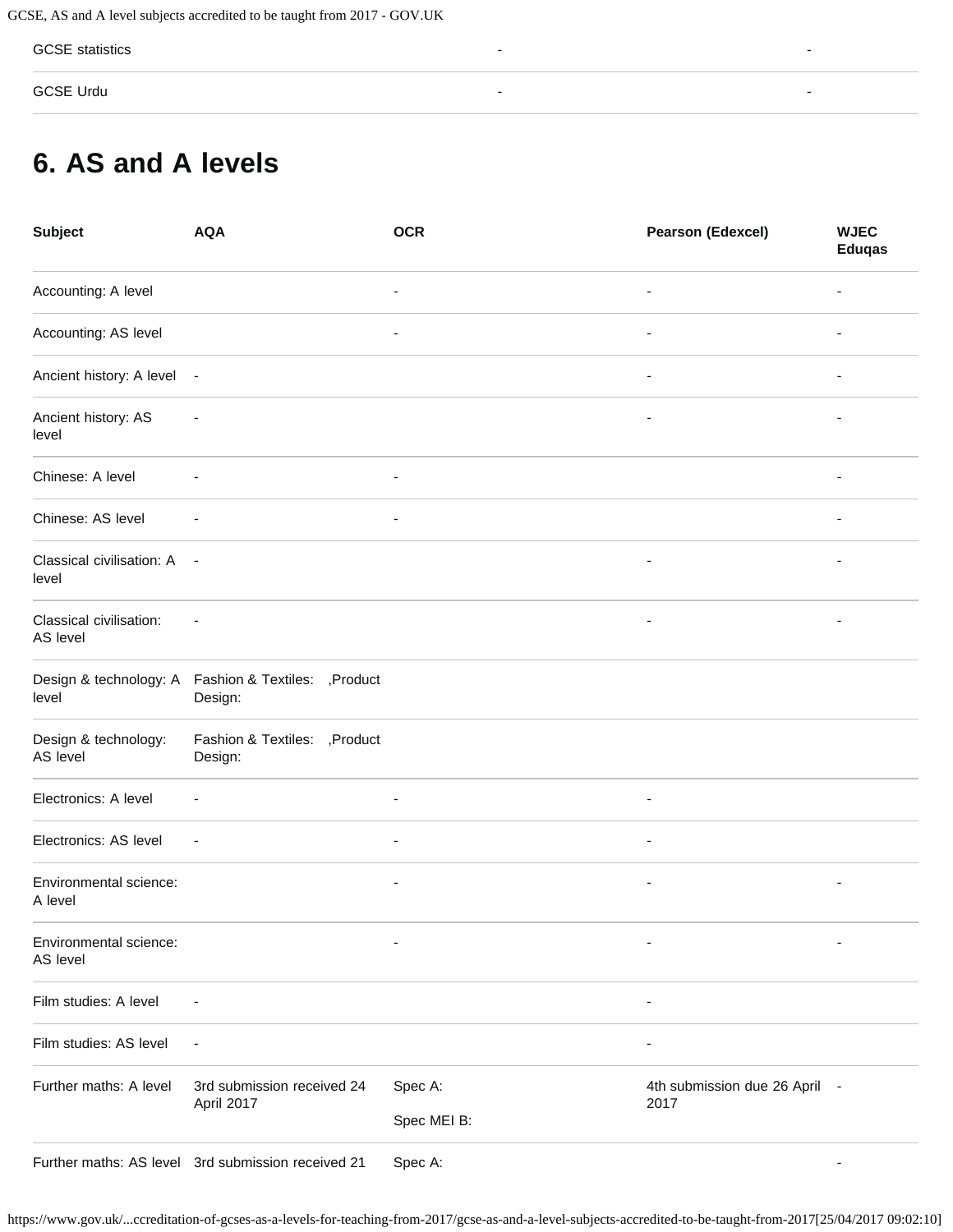GCSE, AS and A level subjects accredited to be taught from 2017 - GOV.UK

|                               | April 2017                               | Spec MEI B: 4th submission received<br>24 April 2017 |                                          |                          |
|-------------------------------|------------------------------------------|------------------------------------------------------|------------------------------------------|--------------------------|
| Geology: A level              | $\overline{a}$                           |                                                      | ٠                                        |                          |
| Geology: AS level             | $\overline{a}$                           |                                                      | $\overline{a}$                           |                          |
| History of art: A level       | $\overline{a}$                           | $\blacksquare$                                       |                                          |                          |
| Italian: A level              |                                          |                                                      |                                          |                          |
| Italian: AS level             |                                          | $\blacksquare$                                       |                                          |                          |
| Law: A level                  |                                          |                                                      | $\overline{\phantom{a}}$                 |                          |
| Law: AS level                 |                                          |                                                      | $\blacksquare$                           |                          |
| Maths: A level                |                                          | Spec A:                                              |                                          |                          |
|                               |                                          | Spec MEI B:                                          |                                          |                          |
| Maths: AS level               |                                          | Spec A:                                              |                                          |                          |
|                               |                                          | Spec MEI B:                                          |                                          |                          |
| Media studies: A level        | 3rd submission received 10<br>April 2017 | Awaiting 4th submission                              |                                          |                          |
| Media studies: AS level       | 3rd submission received 10<br>April 2017 | 4th submission due 12 May 2017                       |                                          |                          |
| Music technology: A<br>level  | $\overline{\phantom{a}}$                 | $\blacksquare$                                       |                                          | $\overline{\phantom{a}}$ |
| Music technology: AS<br>level | ÷,                                       |                                                      |                                          |                          |
| Philosophy: A level           |                                          | $\overline{\phantom{a}}$                             | $\overline{\phantom{a}}$                 | ÷,                       |
| Philosophy: AS level          |                                          | $\blacksquare$                                       | $\overline{\phantom{a}}$                 |                          |
| Politics: A level             | 5th submission received 21<br>April 2017 | $\overline{\phantom{a}}$                             |                                          |                          |
| Politics: AS level            | 5th submission received 21<br>April 2017 | $\overline{\phantom{a}}$                             |                                          |                          |
| Russian: A level              |                                          | $\blacksquare$                                       |                                          |                          |
| Russian: AS level             |                                          | $\overline{\phantom{a}}$                             |                                          | ÷,                       |
| Statistics: A level           |                                          |                                                      | 1st submission received 11<br>April 2017 |                          |
| Statistics: AS level          |                                          |                                                      | 1st submission received 11               | $\sim$                   |

https://www.gov.uk/...ccreditation-of-gcses-as-a-levels-for-teaching-from-2017/gcse-as-and-a-level-subjects-accredited-to-be-taught-from-2017[25/04/2017 09:02:10]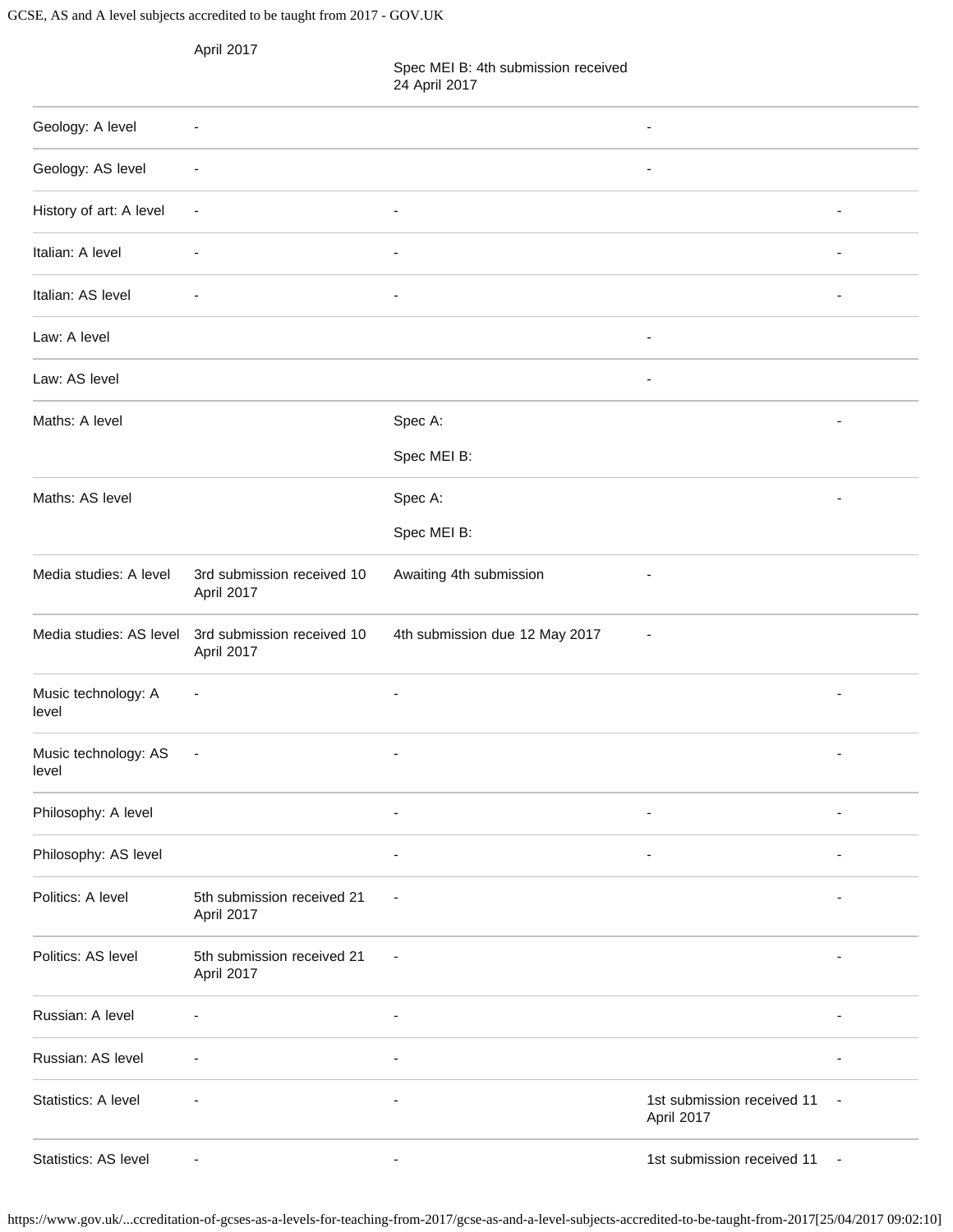Is there anything wrong with this page?

#### **Services and information**

**[Benefits](https://www.gov.uk/browse/benefits)** 

[Births, deaths, marriages and care](https://www.gov.uk/browse/births-deaths-marriages)

[Business and self-employed](https://www.gov.uk/browse/business)

[Childcare and parenting](https://www.gov.uk/browse/childcare-parenting)

[Citizenship and living in the UK](https://www.gov.uk/browse/citizenship)

[Crime, justice and the law](https://www.gov.uk/browse/justice)

[Disabled people](https://www.gov.uk/browse/disabilities)

[Driving and transport](https://www.gov.uk/browse/driving)

[Education and learning](https://www.gov.uk/browse/education)

[Employing people](https://www.gov.uk/browse/employing-people)

[Environment and countryside](https://www.gov.uk/browse/environment-countryside)

[Housing and local services](https://www.gov.uk/browse/housing-local-services)

[Money and tax](https://www.gov.uk/browse/tax)

[Passports, travel and living abroad](https://www.gov.uk/browse/abroad)

[Visas and immigration](https://www.gov.uk/browse/visas-immigration)

[Working, jobs and pensions](https://www.gov.uk/browse/working)

#### **Departments and policy**

[How government works](https://www.gov.uk/government/how-government-works)

**[Departments](https://www.gov.uk/government/organisations)** 

**[Worldwide](https://www.gov.uk/government/world)** 

**[Policies](https://www.gov.uk/government/policies)** 

**[Publications](https://www.gov.uk/government/publications)** 

**[Announcements](https://www.gov.uk/government/announcements)**